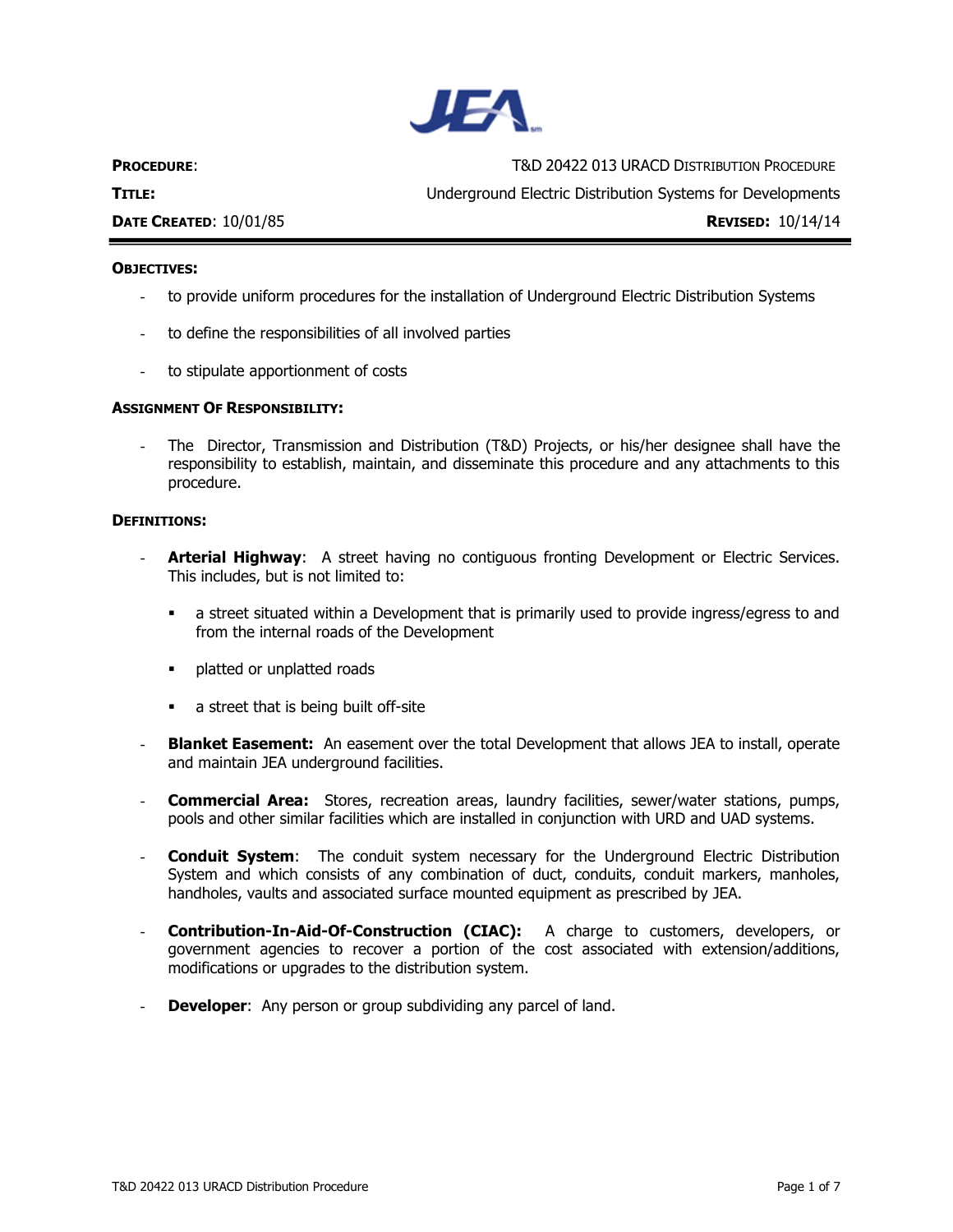- **Development:** Any parcel of land being subdivided into lots or tracts for purposes of resale or rental, or any parcel of land identified by Governmental Policy as a Development such as the City of Jacksonville "Land Development Procedures Manual" which identifies "Platted Roads" as Developments. Developments may be, but are not limited to, mobile home parks, apartment complexes, single family residential developments, duplex, triplex, or quadraplex developments, zero lot-line developments, business and/or industrial developments, commercial office parks, shopping centers, etc.
- **Feeder:** Primary voltage electric distribution system conductors larger than 1/0 Aluminum. Feeders are necessary when a single Development or a group of Developments are configured and sized such that 1/0 Aluminum conductors are not sufficient to carry the anticipated load or to provide the necessary customer reliability.
- **Governmental Policy:** Any Policy of the City of Jacksonville, and/or its divisions and agencies or the controlling governmental agency where the development is located.
- **JEA** The electric, water and sewer utility serving within and without the City of Jacksonville, as defined in Article 21 of the JEA Charter and Chapter 92-341k, Laws of Florida, as amended, or its duly authorized representatives.
- Non-Standard Service Revenue Allowance (NSRA): An allowance of 3 times monthly nonfuel revenue for all rate classes, which can be used to offset CIAC material cost for non-standard service additions (such as UG extensions/additions, dual transformers, or other deviations from JEA specifications).
- **Secondary Main:** Underground secondary conductors to provide a source for more than one secondary service.
- **Secondary Service Lateral:** The underground service conductors and conduit between the JEA's transformer or Secondary Main and the first point of connection to the customer's service entrance in any terminal box, meter socket or other approved enclosure inside or outside the customer's building wall.
- **Single Family Residential Unit:** A building consisting solely of one dwelling unit which stands alone or which is cut off from adjoining structures by four-hour rated fire walls with all openings therein protected by approved fire doors.
- **Standard Service Revenue Allowance (SSRA):** An allowance of 30 times annual non-fuel revenue for residential and 4 times annual non-fuel revenue for non-residential customers, which can be used to offset CIAC cost for standard service additions.
- **Specific Easement:** An easement (usually outside the public right of way) for a particular structure or device.
- **Temporary Service:** Electric service for construction or other temporary purposes only.
- **Underground Commercial Development (UCD):** An Underground Electric Distribution System where each Secondary Service Lateral supplies one or more commercial services. Business and/or industrial developments, commercial office parks, shopping centers, and arterial highways (not part of a URD or UAD) may qualify as a UCD.
- **Underground Electric Distribution System:** An Underground Electric Distribution system where the distribution lines are installed below final grade. This includes the Conduit System, Primary and Secondary Main conductors including splices, and terminations. Some electric distribution facilities such as, but not limited to, transformers, switching and protective devices, equipment pads, pedestals, and other accessories, are installed above ground. Feeders may be required as determined by JEA for load or reliability requirements.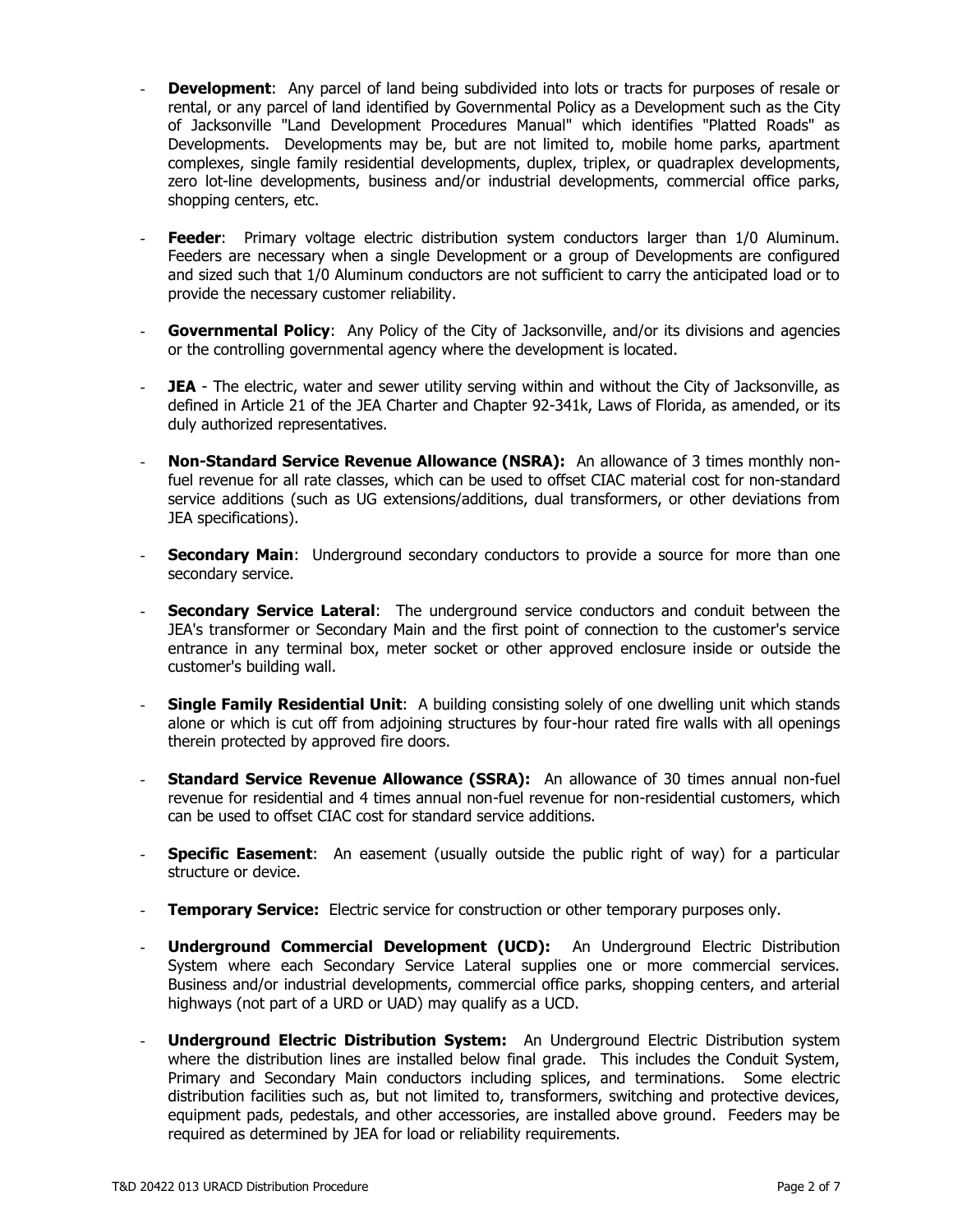- **Underground Multi-Family Developments (UAD):** An Underground Electric Distribution System where each Secondary Service Lateral supplies more than one electric meter (ganged meters) serving high density multi-family residential units. Multi-family residential developments not meeting four-hour firewall requirements and mobile home developments not meeting URD zoning requirements shall fall in this category. This type of development includes:
	- **Underground Apartment Development:** An Underground Electric Distribution System where each Secondary Service Lateral supplies more than one electric meter. The Secondary Service Lateral is owned and maintained by the customer.
	- **Underground Condominium Development:** An Underground Electric Distribution System where each Secondary Service Lateral supplies more than one electric meter. The Secondary Service Lateral is owned and maintained by the customer.
	- **Underground Townhome Development:** An Underground Electric Distribution System where each Secondary Service Lateral supplies more than one electric meter. The Secondary Service Lateral is owned and maintained by the customer. The customer may or may not own the property (lot).
- **Underground Residential Development (URD):** An Underground Electric Distribution System where each Secondary Service Lateral supplies a single meter serving a Single Family Residential Unit. Multi-family residential dwellings may qualify as a URD if they have four-hour firewalls. Mobile home developments meeting zoning requirements may also qualify as a URD.

## **1.0 Apportionment of Costs**

- 1.1 General
	- 1.1.1 JEA policy requires the recovery of the differential cost between overhead and underground electric installations for URD, UAD and UCD systems.
	- 1.1.2 Analysis by JEA comparing the installation costs of underground versus overhead systems indicates that the cost of the trench and Conduit System approximates the difference in cost between the systems.
	- 1.1.3 JEA will allow the application of the Non-Standard Service Revenue Allowance (NSRA) which can be used to offset a portion of the differential cost to the Developer in cases where new load is involved. Analysis by JEA indicates that the NSRA is generally equivalent to the cost of manholes, secondary conduit electronic markers, cost of standard street lights, 3-phase service, on-site overhead line removal and minor overhead line relocation work.
- 1.2 Developer Responsibilities
	- 1.2.1 In lieu of a CIAC, the Developer shall provide the materials for and construct a trench and Conduit System consisting of the combination of duct, conduits, conduit markers, manholes, handholes, vaults and foundation pads and pits for associated surface mounted equipment as prescribed by JEA for UAD, URD and UCD systems.
	- 1.2.2 The trench and Conduit System shall be installed in accordance with JEA Standards for Underground Construction.
	- 1.2.3 Upon acceptance of the trench and Conduit System by JEA, title to the system shall pass to the utility and such system shall be warranted against material defects and/or improper workmanship for a period of one (1) year. The warranty period begins on the day when the new system is energized.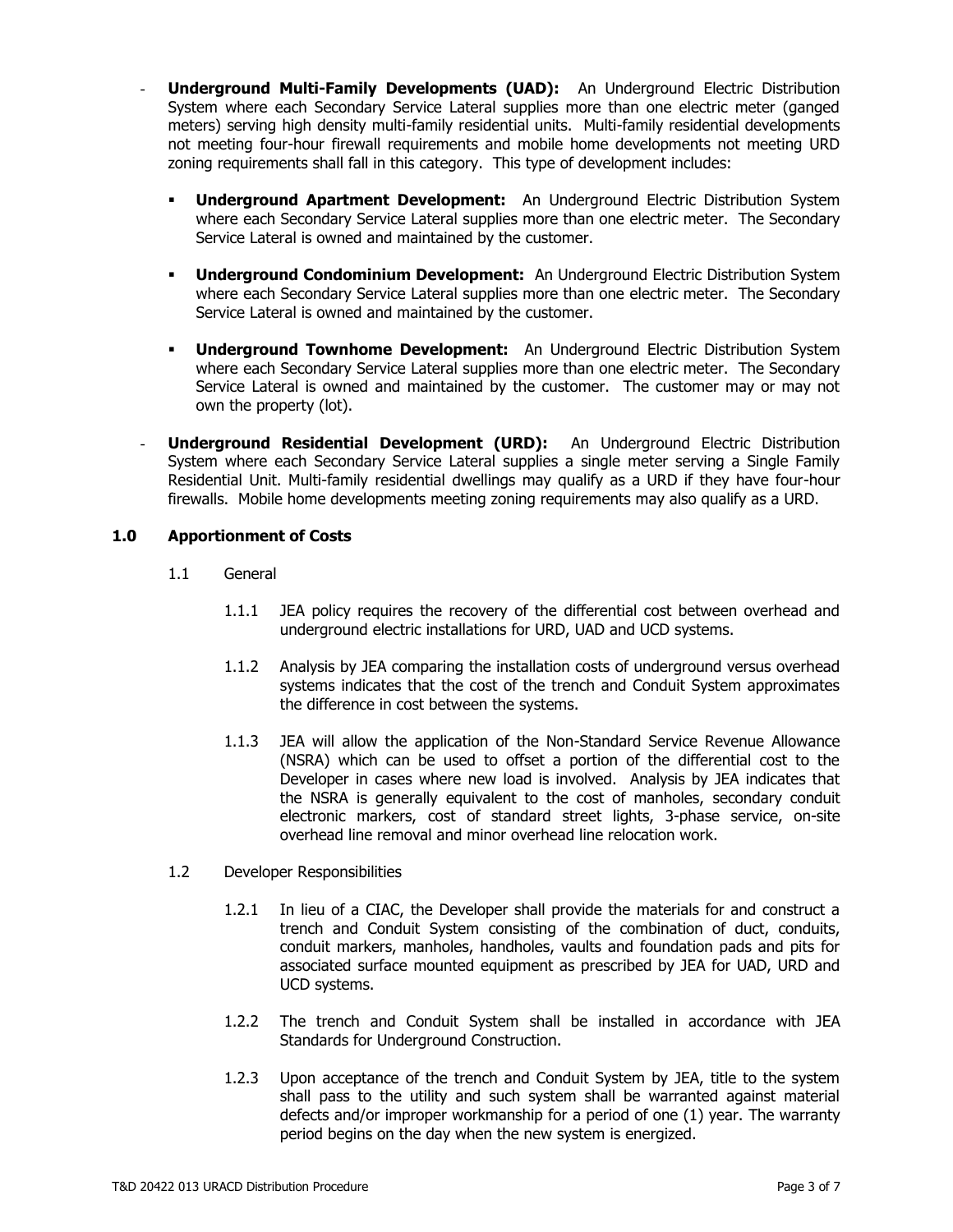- 1.2.4 In the case of abnormal developments where JEA determines that the purchase and installation of the Conduit System does not meet the overhead to underground differential cost, additional charges may be assessed as required.
- 1.3 JEA Responsibilities
	- 1.3.1 JEA will furnish, install, and maintain all primary and secondary main cable, transformers, switching and protective devices, splices, terminations, street lights and other accessories required for the operation of the Underground Electric Distribution System.
	- 1.3.2 JEA will furnish and install any Secondary Service Lateral conductors and connections that may be required in accordance with JEA Rules and Regulations for Electric Services.

#### **2.0 Requirements**

- 2.1 General Requirements for All Developments
	- 2.1.1 Arterial Highway The Developer shall install the Conduit System required for an Arterial Highway when an Underground Electric Distribution System is required to be installed on the Arterial Highway in accordance with any applicable law and/or Governmental Policy or at the request of the Developer. The size, type and locations for the Conduit System shall be determined by JEA; such system may need to accommodate a Feeder.
	- 2.1.2 Easements In the case of non-platted Developments, the Developer shall be responsible for providing a Blanket Easement on a JEA form. For all Developments, the Developer shall be responsible for providing all necessary Specific Easements to JEA in proper form. All easements shall be provided at no cost to JEA.
	- 2.1.3 Feeder The Developer shall install the conduit system required for a Feeder when the Feeder is part of a Development and where an Underground Electric Distribution System is required to be installed in accordance with any applicable law and/or Governmental Policy. JEA determines when a Feeder is required to serve load and/or to provide necessary customer reliability. The size, type and locations for the Conduit System shall be determined by JEA for each Development.
	- 2.1.4 Meters Reference is made to JEA Rules and Regulations for Electric Service, as they may be amended from time to time, for information regarding meters, meter sockets and current transformers.
	- 2.1.5 Temporary Service JEA shall not be obligated to furnish Temporary Service until the Underground Distribution System has been installed.
	- 2.1.6 Service Extensions JEA reserves the right to use, improve or extend any facilities installed in the Development to serve any customers outside the limits of the Development.
	- 2.1.7 Street Lights The Developer is hereby referred to any current JEA or Governmental Policy relating to street lighting requirements and/or options and the various rate schedules pertaining thereto. The Developer may choose to design, install, and maintain the street lighting, in which case such lighting system would be metered.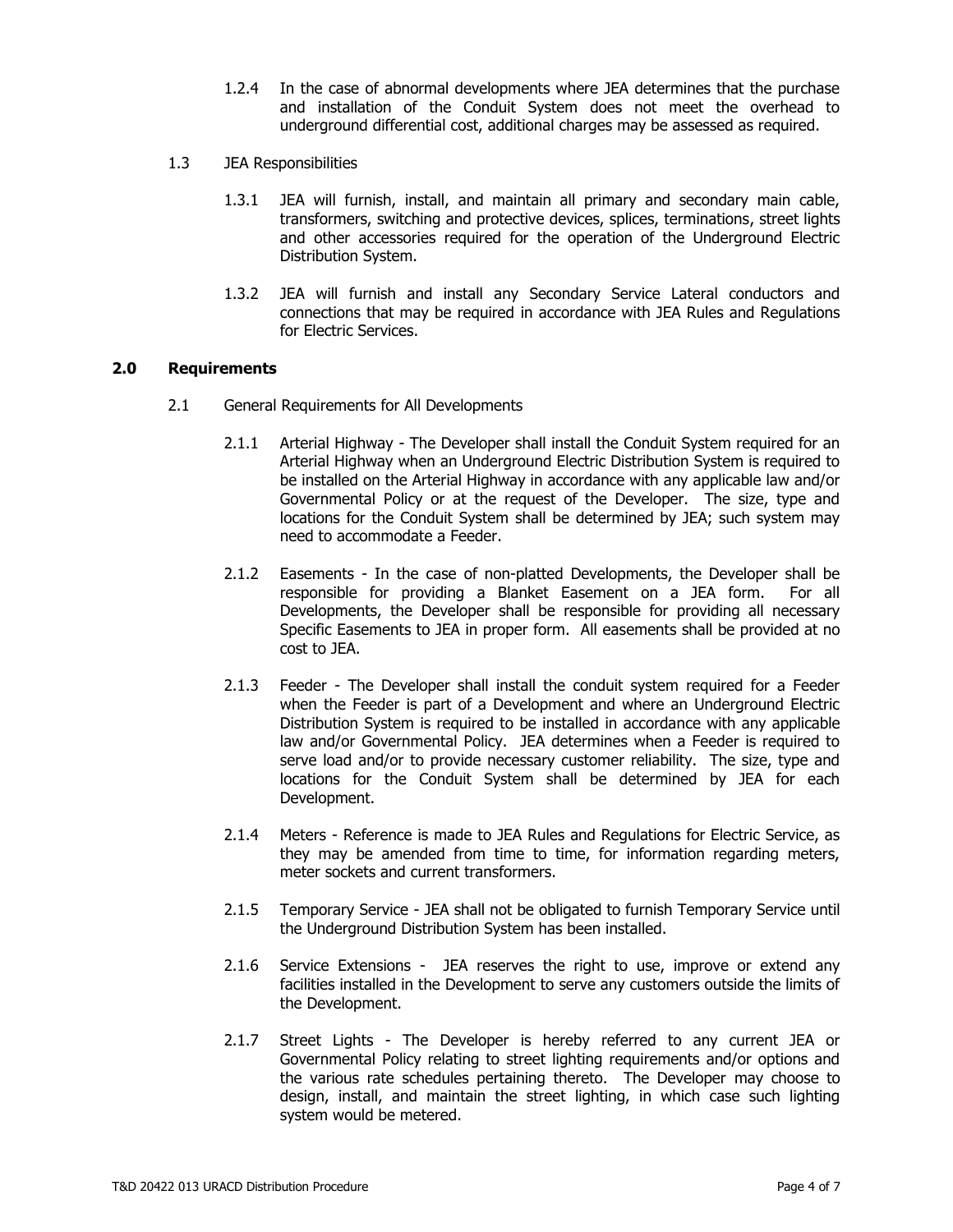### 2.2 Additional Requirements for URD Systems

In addition to the above general requirements, the following requirements pertain to URD systems:

- 2.2.1 JEA Specific Easements will be depicted on a plat or a surveyor's sketch together with a legal description to be recorded in the public records of the appropriate county. All plats and easements must be reviewed and approved by JEA Real Estate Services in advance of utility infrastructure acceptance. In special cases, a Blanket Easement may be acceptable as determined by JEA.
- 2.2.2 Specific Easements will be required for all portions of the Underground Electric Distribution System that is to be installed outside the public or private right of way, as determined by JEA. In general, Specific Easements will be required for transformers, other above grade facilities, and all primary distribution and/or Feeder locations. For the primary cable, URD systems typically require a 7.5' easement parallel and adjacent to the right of way. All easement dimensions will be determined on a case-by-case basis and specified by JEA Electric Engineering.
- 2.2.3 Commercial customers within the Development shall be supplied electric power of a type and voltage designated by JEA in accordance with this policy and the JEA Rules and Regulations for Electric Service. Such service may require additional charges from the Developer.
- 2.2.4 The Developer, or individual unit builder, shall install the Secondary Service Lateral conduit as explained in the JEA Rules and Regulations for Electric Service. JEA shall install the Secondary Service Lateral conductor and maintain the Secondary Service Lateral conductor and conduit, including all connections.
- 2.3 Additional Requirements for UAD Systems

In addition to the above general requirements, the following requirements pertain to UAD systems that includes Apartments, Condominiums, and Townhomes:

- 2.3.1 Blanket easements are acceptable to JEA for a UAD system. A surveyor's sketch and legal description must be provided for the blanket easement and all easements must be reviewed and approved by JEA Real Estate Services in advance of utility infrastructure acceptance. Upon approval, the easement should be recorded in the public records of the appropriate county. Specific Easements may be required for transformers, other above grade facilities, and Feeder locations. JEA does not object to a specific easement for a UAD system if a blanket easement is not desired. A surveyor must provide the location of the UAD system and prepare sketches and legal descriptions for the specific easements with dimensions defined by JEA electric engineering.
- 2.3.2 Commercial customers within the Development shall be supplied electric power of a type and voltage designated by JEA in accordance with this policy and the JEA Rules and Regulations for Electric Service. Such service may require additional charges from the Developer.
- 2.3.3 The Developer shall furnish and install, and successors shall maintain, all Secondary Service Laterals.
- 2.3.4 The Developer shall furnish, install, own, and maintain any meter pedestals, meter centers, special meter cans, service pedestals, and current transformer enclosures, the design of which shall be subject to approval by JEA.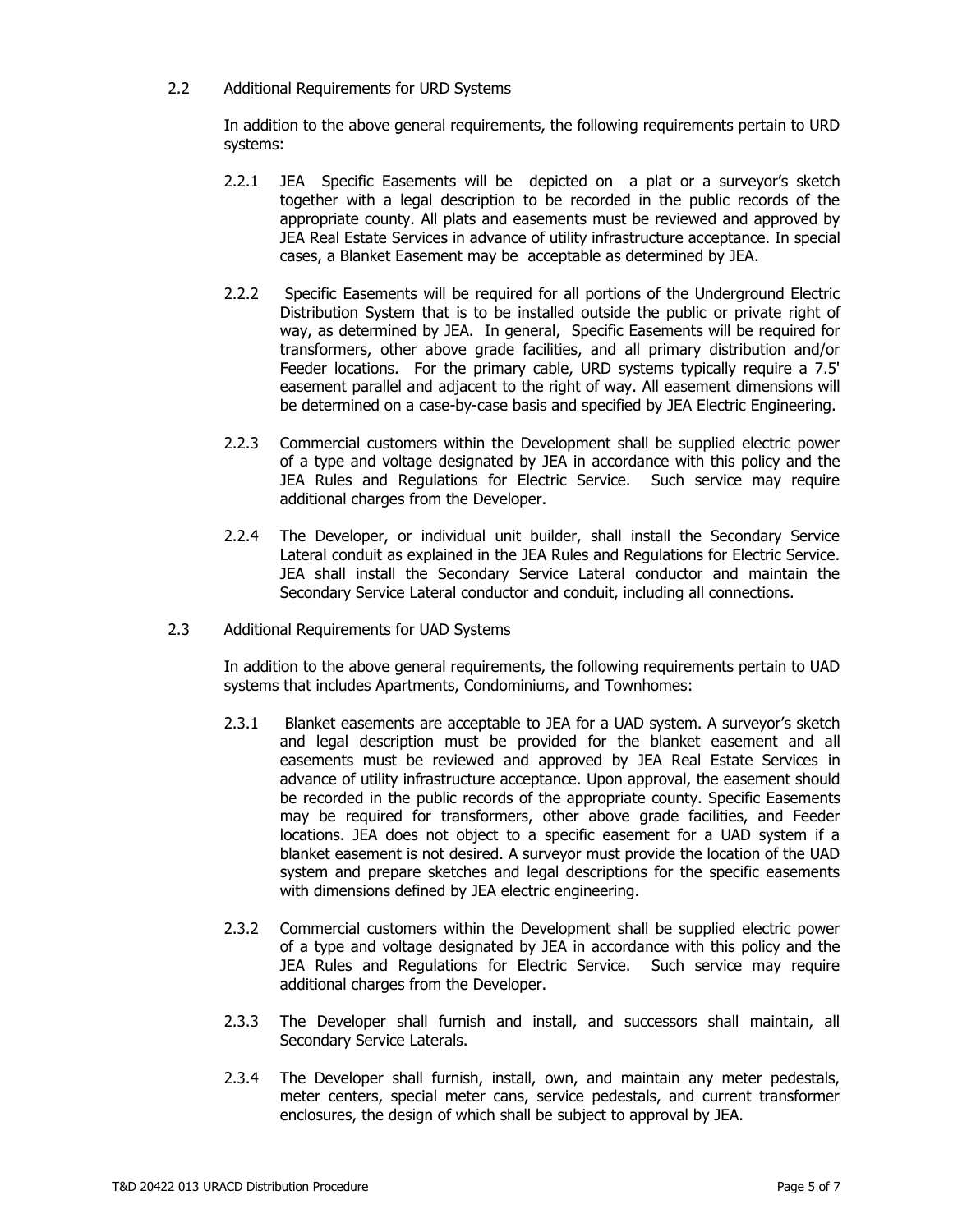#### 2.4 Additional Requirements for UCD Systems

In addition to the above general requirements, the following requirements pertain to UCD systems:

- 2.4.1 Except as noted, a Blanket Easement is required from the Developer for UCD Systems. In the case of platted UCDs where the JEA Specific Easements will be recorded on the plat, a Blanket Easement is typically not required.
- 2.4.2 Specific Easements will be required for all portions of the Underground Electric Distribution System that is to be installed outside the public right of way, as determined by the JEA Distribution Projects group. In general, Specific Easements will be required for transformers, other above grade facilities, and all primary distribution and/or Feeder locations.
- 2.4.3 Commercial customers within the Development shall be supplied electric power of a type and voltage designated by JEA in accordance with this policy and the JEA Rules and Regulations for Electric Service. Such service may require additional charges from the Developer.

### **3.0 Procedure**

The latest revision of the JEA Underground Electric Distribution Standards furnishes all required information for the construction of the Conduit System. Contact the JEA Electric Development Engineering section for details and requirements necessary to achieve timely installation of the Underground Electric Distribution System.

The JEA desires to become involved in the project as soon as possible after its inception. At no cost to the Developer, personnel will respond to requests for information and will determine for what classification of service the proposed project is eligible.

#### **4.0 Revision or Withdrawal of This Procedure**

JEA reserves the right to revise or withdraw this procedure at any time without notice. Whenever possible, reasonable notice of such intent shall be provided to affected entities.